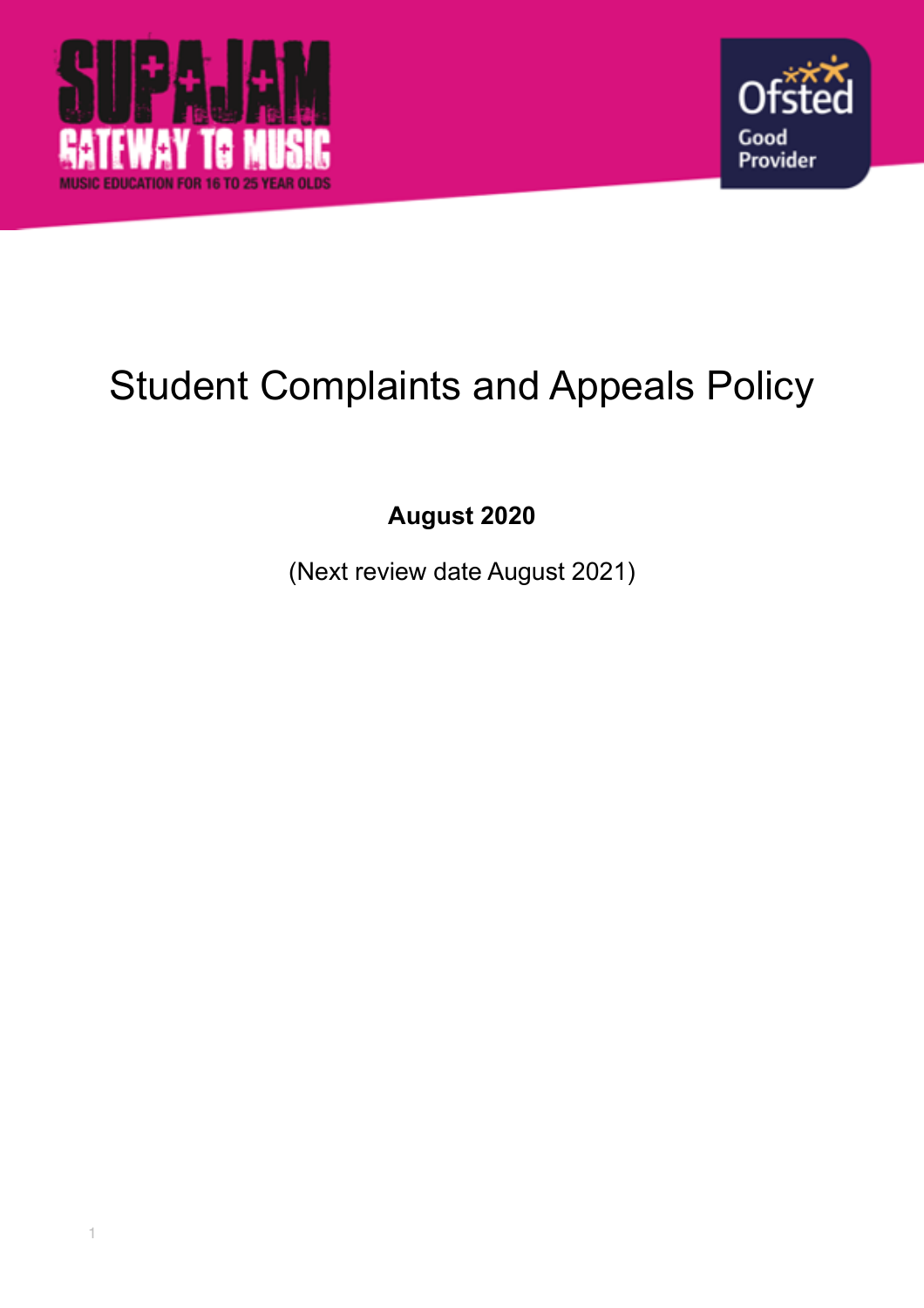### **Complaints Procedure:**

SupaJam Education in Music and Media is committed to providing a high quality education for all students, in a safe environment and in line with our ethos. However, should any problems occur, students have the right to make a complaint. SupaJam will respond to the complaint with care and concern, looking to resolve the problem as quickly and effectively as possible.

#### **Making a complaint:**

**Stage 1** - If you have a problem, please try to discuss this with a member of the teaching staff such as your teacher. Ways to resolve your issue should be suggested within this meeting by the member of staff you are speaking to. The member of staff may also make a note of your complaint.

**Stage 2 -** If this discussion does not solve the problem, or you do not feel able to discuss it with a member of teaching staff, then the complaint should be made to the Centre Manager or Safeguarding Lead.

If your complaint is against another student or member of staff, the Centre Manager/ Safeguarding Lead may suggest a mediation meeting, if appropriate. This meeting will involve yourself and the person you are making the complaint against, to give you both the chance to air your problem and find a solution together. Should you wish to bring a supporting guardian to the meeting, you will be able to do so. An outcome will be agreed at the meeting and the meeting will be documented.

**Stage 3 -** Should you feel that your complaint has not been resolved, please make a formal written complaint to either the Director of Programmes, Becca Walker, or the CEOs of SupaJam, Nick Stillwell and/or David Court. Complaints can be addressed either to SupaJam, St Mary's Road, Swanley, BR8 7TE or emailed to:

[becca.walker@semmuk.com](mailto:becca.walker@semmuk.com)

#### [david@semmuk.com](mailto:david@semmuk.com)

#### [nick@semmuk.com](mailto:nick@semmuk.com)

A fair and confidential investigation will be carried out and you will receive a reply within 10 working days.

**Stage 4** - If SupaJam's complaints procedure has been exhausted and you are still dissatisfied, please contact the Department for Education and follow their complaints [procedure: https://www.ipsea.org.uk/complaining-to-the-department-for-education-about-a](https://www.ipsea.org.uk/complaining-to-the-department-for-education-about-a-school-or-college)[school-or-college](https://www.ipsea.org.uk/complaining-to-the-department-for-education-about-a-school-or-college). Alternatively if you would like to make a complaint about an SEN placement, please contact your local authority.